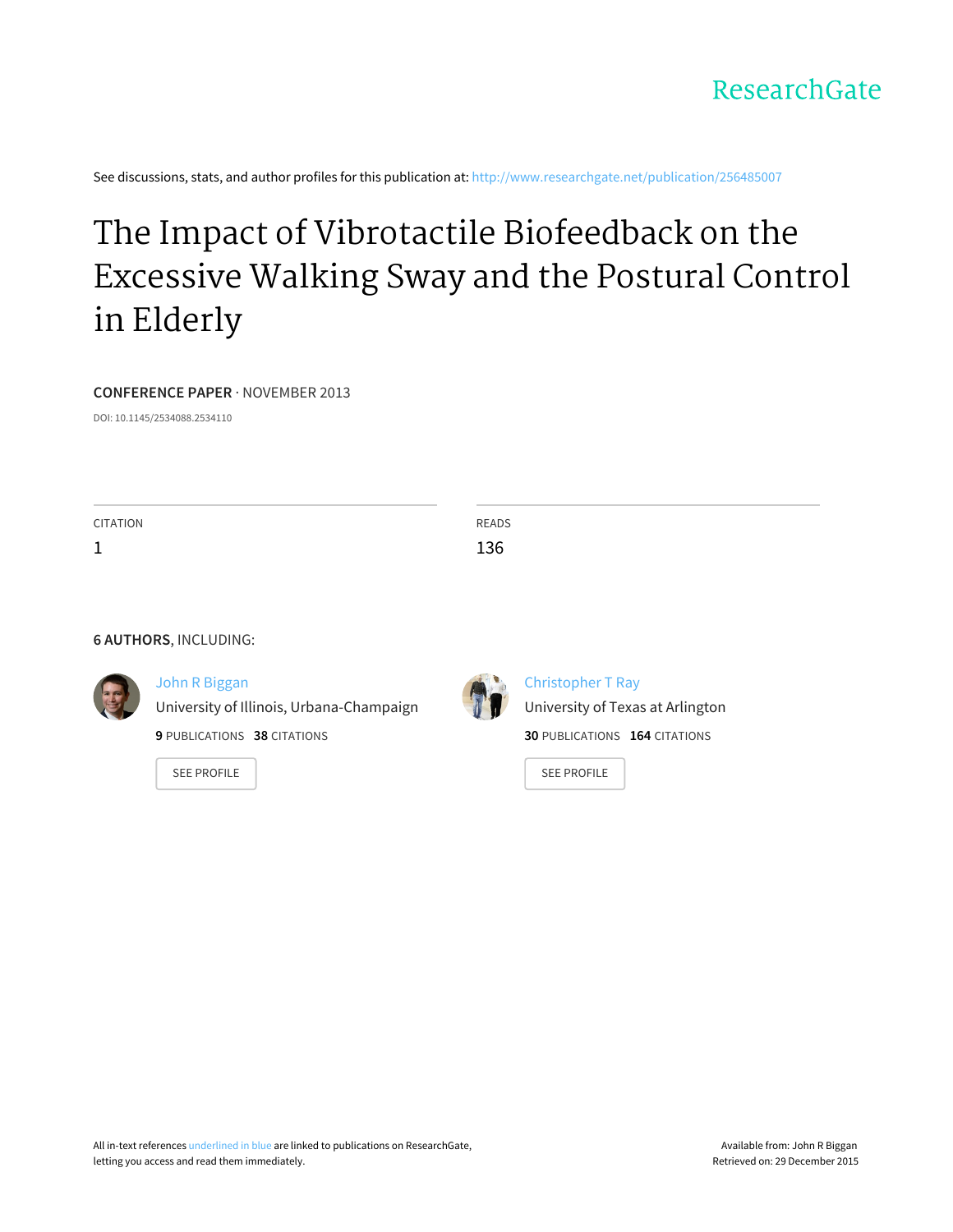# **The Impact of Vibrotactile Biofeedback on the Excessive Walking Sway and the Postural Control in Elderly**

Omid Dehzangi<sup>1</sup>, Zheng Zhao<sup>1</sup>, Mohammad-Mahdi Bidmeshki<sup>1</sup>, John Biggan<sup>2</sup>, Christopher Ray<sup>2</sup>,

Roozbeh Jafari<sup>1</sup>

<sup>1</sup> Electrical Engineering Department, University of Texas at Dallas

800 W Campbell Rd, Richardson, TX 75080

 $2$  Center for Healthy Living and Longevity, University of Texas at Arlington

500 W Nedderman Drive, Arlington, TX 76019

{omid.dehzangi, zxz10622, Bidmeshki, rjafari}@utdallas.edu, {jbiggan, chrisray}@uta.edu

# **ABSTRACT**

Gait and postural control are important aspects of human movement and balance. Normal movement control in human is subject to change with aging. With aging, the nervous system comprising, somatosensory, visual senses, spatial orientation senses, and neuromuscular control degrade. As a result, the body movement control such as the lateral sway while walking is affected which has been shown to be a significant cause of falling among the elderly. Biofeedback has been investigated to assist elderly improve their body movement and postural ability, by supplementing the feedback to the nervous system. In this paper, we propose a wearable low-power sensor system capable of characterizing lateral sway and gait parameters. Then, it can provide corrective feedback to reduce excessive sway in real-time via vibratory feedback modules. Real-time and low-power characteristics along with wearability of our proposed system allow long-term continuous subjects' sway monitoring while giving direct feedback to enhance walking sway and prevent falling. It can also be used in the clinics as a tool for evaluating the risks of falls, and training users to better maintain their balance. The effectiveness of the biofeedback system was evaluated on 12 older adults as they performed gait and stance tasks with and without biofeedback. Significant improvement (pvalue  $< 0.1$ ) in sway angle in variance of the sway angle, variance of gait phases, and in postural control while on perturbed surface was detected when the proposed Sway Error Feedback System was used.

# **General Terms**

Measurement, Design, Experimentation, Verification.

**Keywords** Body movement, Postural control, Gait, Lateral sway, Sway monitoring, Biofeedback

# **1. INTRODUCTION**

Postural control is to maintain equilibrium by correcting the center of body mass to its balanced base of support [1]. Also, lateral sway is the slight side to side postural movements made by an individual while walking in order to maintain a balanced position. Having a good postural and lateral sway control is quite

*Wireless Health 2013*, November 1–3, 2013, Baltimore, MD, USA. Copyright 2010 ACM 1-58113-000-0/00/0010 …\$15.00.

important to the older individuals as it indicates a lower possibility of falling, which may bring not only health hazards but also loss of confidence, restriction of physical activities and social isolation. Therefore, the research on enhancing body sway and postural control for older adults has gained much attention from the scientific community [2, 3].

Many of the previous studies have focused on observing body movement using optical-based marker and camera equipment [\[4\]](https://www.researchgate.net/publication/221622047_Gesture-Based_Affective_Computing_on_Motion_Capture_Data?el=1_x_8&enrichId=rgreq-e43face5-cdbc-4724-86c4-094fb9ffc4f3&enrichSource=Y292ZXJQYWdlOzI1NjQ4NTAwNztBUzo5OTkyNzY0NDQ0MjYzMEAxNDAwODM2MDE1MzQ5) such as, the VICON system [5] which has a high accuracy. However, they are very expensive and have major limitations considering the challenges associated with the vision and image processing. Because the position of cameras is fixed, there is limited field of view and the subjects have to move in a very limited area. Additionally, it is difficult to give direct feedback to the subjects using such systems. On the other hand, MEM-based wearable inertial sensors appear to provide an attractive solution for monitoring motor functions due to their low costs, the ability to be worn at all times, and possibility of giving real-time feedback to the subjects [\[6\].](https://www.researchgate.net/publication/13808731_Real-time_feedback_of_body_center_of_gravity_for_postural_training_of_elderly_patients_with_peripheral_neuropathy?el=1_x_8&enrichId=rgreq-e43face5-cdbc-4724-86c4-094fb9ffc4f3&enrichSource=Y292ZXJQYWdlOzI1NjQ4NTAwNztBUzo5OTkyNzY0NDQ0MjYzMEAxNDAwODM2MDE1MzQ5)

Lateral sway while walking, in addition to other gait parameters have been shown to be a significant cause of falling among the elderly. Therefore in this paper, we propose a wearable low-power sensor system capable of identifying sway and gait parameters and providing corrective feedback to help the subjects improve their postural control. The proposed system is capable of characterizing different parameters of sway and gait during walking. At the same time, the biofeedback system, consisting of vibratory feedback modules, provides corrective feedback to alert the individual of an excessive sway.

Our system consists of several modules including a low-power microcontroller, MEMS-based motion sensors, Bluetooth low energy (BLE) transceivers, a battery, and vibrator modules for feedback. Based on the proposed system, we designed a training protocol for subjects to wear the system to investigate its ability to improve postural control. The subjects wore the system on their chest, and the vibratory modules were attached on their upper arms. When operating, our proposed system collected walking data of subjects in real-time via the motion sensor, which includes a 3-axis accelerometer and a 3-axis gyroscope. Then, the data was fed to the micro-controller and the lateral sway angle of subject was calculated using the direct cosine matrix (DCM) based motion fusion algorithm [7]. If the sway angle exceeded an adaptively fixed threshold, which indicated that the subject was not properly controlling the sway movement, the vibratory modules were triggered to provide alerts and to train the subjects to reduce sway. The subjects also wore our designed motion sensor system on their ankles in order to record data for the gait

Permission to make digital or hard copies of all or part of this work for personal or classroom use is granted without fee provided that copies are not made or distributed for profit or commercial advantage and that copies bear this notice and the full citation on the first page. To copy otherwise, or republish, to post on servers or to redistribute to lists, requires prior specific permission and/or a fee.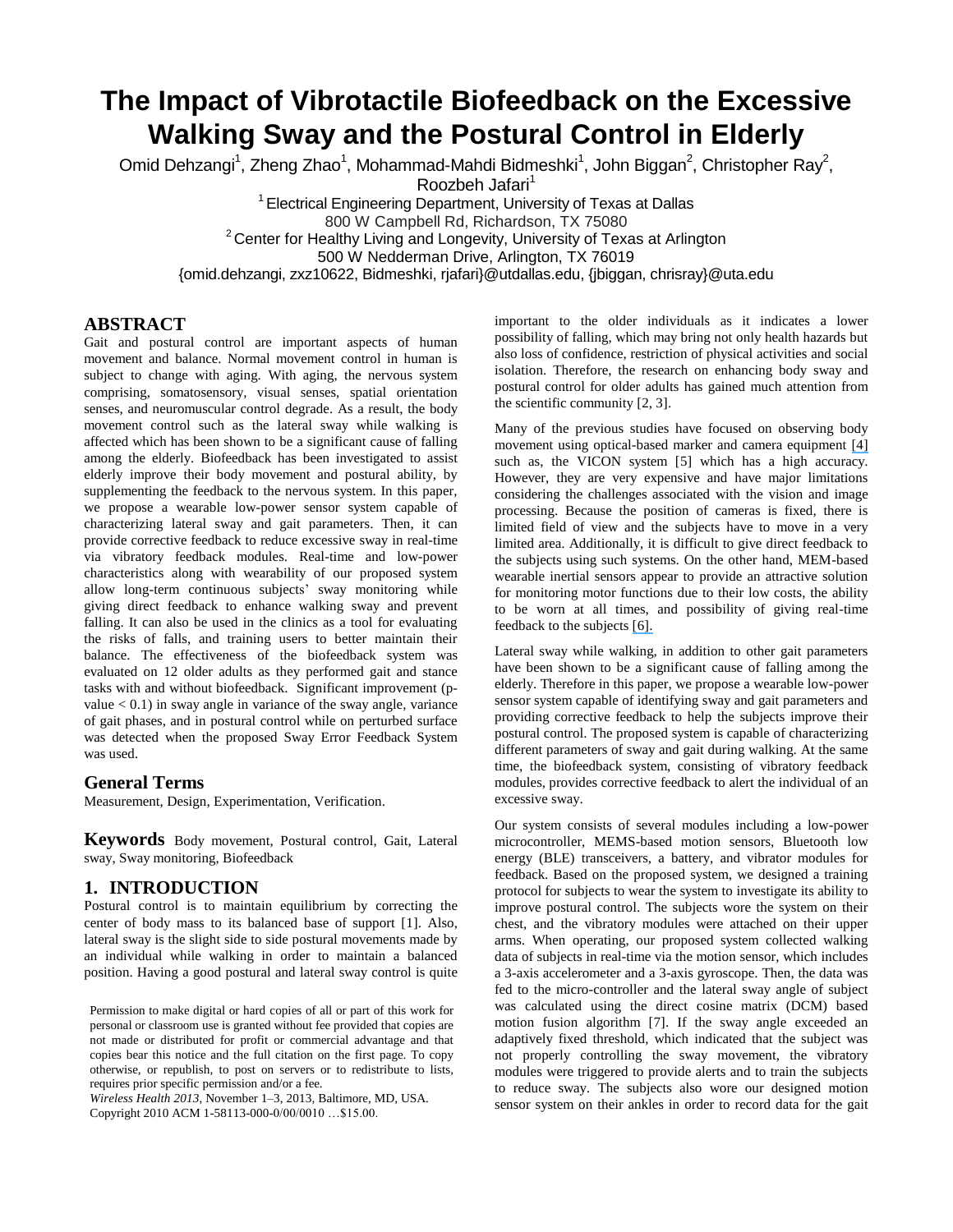phase analysis. All the motion data and the status of the vibratory modules were concurrently transmitted to the laptop via a BLE module for further analysis. Real-time and low-power characteristics along with wearability of our proposed system allow long-term continuous monitoring of the subjects walking sway while giving direct feedback to prevent falling.

The subjects were divided into an experimental group which received corrective feedback in a training phase, and a control group which received no feedback during a training phase. Each of the groups followed the same training protocol and their performance was evaluated and compared for the pre-training test, post-training test, respectively. The effectiveness of the biofeedback system was evaluated and an overall effect of reduced sway angle was investigated with and without biofeedback using statistical tests.

The rest of the paper is organized thus: In Section 2, we introduce related works and the direct cosine matrix algorithm. In Section 3, the software and hardware architecture of the proposed wearable sensor system is briefly introduced. The training protocol and the details of data collection are discussed in Section 4. In Section 5, the experimental results are reported and compared. Section 6 gives the conclusion of the study while Section 7 introduces our future work.

# **2. LITERATURE SURVEY**

#### **2.1 Related Works**

Enhancing Postural Control has attracted much attention from the research community. One approach is via augmented biofeedback systems that supplement the natural sensory inputs, providing additional sensory information about lateral sway to the nervous system. Several studies have examined the effects of biofeedback on enhancing postural control in healthy subjects and in patients with postural deficits [8]. Also, different types of feedback such as, auditory [\[9\],](https://www.researchgate.net/publication/7815052_Influence_of_a_portable_audio-biofeedback_device_on_structural_properties_of_postural_sway_J_Neuroengineering_Rehabil_213?el=1_x_8&enrichId=rgreq-e43face5-cdbc-4724-86c4-094fb9ffc4f3&enrichSource=Y292ZXJQYWdlOzI1NjQ4NTAwNztBUzo5OTkyNzY0NDQ0MjYzMEAxNDAwODM2MDE1MzQ5) vibrotactile [\[10\],](https://www.researchgate.net/publication/24256480_Vibrotactile_tilt_feedback_improves_dynamic_gait_index_A_fall_risk_indicator_in_older_adults?el=1_x_8&enrichId=rgreq-e43face5-cdbc-4724-86c4-094fb9ffc4f3&enrichSource=Y292ZXJQYWdlOzI1NjQ4NTAwNztBUzo5OTkyNzY0NDQ0MjYzMEAxNDAwODM2MDE1MzQ5) and multi-modal feedback have been provided and their effect on postural stability in both young [\[11\]](https://www.researchgate.net/publication/44570096_Directional_effects_of_biofeedback_on_trunk_sway_during_stance_tasks_in_healthy_young_adults?el=1_x_8&enrichId=rgreq-e43face5-cdbc-4724-86c4-094fb9ffc4f3&enrichSource=Y292ZXJQYWdlOzI1NjQ4NTAwNztBUzo5OTkyNzY0NDQ0MjYzMEAxNDAwODM2MDE1MzQ5) and elderly healthy subjects [\[12\]](https://www.researchgate.net/publication/24267104_Effects_of_biofeedback_on_trunk_sway_during_dual_tasking_in_the_healthy_young_and_elderly?el=1_x_8&enrichId=rgreq-e43face5-cdbc-4724-86c4-094fb9ffc4f3&enrichSource=Y292ZXJQYWdlOzI1NjQ4NTAwNztBUzo5OTkyNzY0NDQ0MjYzMEAxNDAwODM2MDE1MzQ5) was successfully verified by reducing body sway. In [\[13\],](https://www.researchgate.net/publication/7166713_Control_of_sway_using_vibrotactile_feedback_of_body_tilt_in_patients_with_moderate_and_severe_postural_control_deficits?el=1_x_8&enrichId=rgreq-e43face5-cdbc-4724-86c4-094fb9ffc4f3&enrichSource=Y292ZXJQYWdlOzI1NjQ4NTAwNztBUzo5OTkyNzY0NDQ0MjYzMEAxNDAwODM2MDE1MzQ5) employing vibrotactile feedback to help patients with postural control deficits was investigated. In this study, the sway angle of the subjects was used to trigger the vibratory modules on the trunk if the subject leans to the sides. The focus of this work was on body tilt while standing. Their results illustrate that vibrotactile feedback based on the tilt angle can improve the balance of patients who have postural control deficits. In another study, [\[14\]](https://www.researchgate.net/publication/5432150_Influence_of_enhanced_visual_feedback_on_postural_control_and_spinal_reflex_modulation_during_stance?el=1_x_8&enrichId=rgreq-e43face5-cdbc-4724-86c4-094fb9ffc4f3&enrichSource=Y292ZXJQYWdlOzI1NjQ4NTAwNztBUzo5OTkyNzY0NDQ0MjYzMEAxNDAwODM2MDE1MzQ5) the influence of visual feedback on postural control was studied while standing. The experimental results show that if a stable marked reference was given to the subject (e.g. a laser point), the subject would have better postural control. In [\[9\],](https://www.researchgate.net/publication/7815052_Influence_of_a_portable_audio-biofeedback_device_on_structural_properties_of_postural_sway_J_Neuroengineering_Rehabil_213?el=1_x_8&enrichId=rgreq-e43face5-cdbc-4724-86c4-094fb9ffc4f3&enrichSource=Y292ZXJQYWdlOzI1NjQ4NTAwNztBUzo5OTkyNzY0NDQ0MjYzMEAxNDAwODM2MDE1MzQ5) auditory-biofeedback was employed to help the subjects improve their balance while standing. Their feedback was based on accelerometer reading on the trunk. If the subject was leaning toward one side, a stereo sound would be given to them via a headphone. In [\[15\],](https://www.researchgate.net/publication/7404857_Audio-Biofeedback_for_Balance_Improvement_An_Accelerometry-Based_System?el=1_x_8&enrichId=rgreq-e43face5-cdbc-4724-86c4-094fb9ffc4f3&enrichSource=Y292ZXJQYWdlOzI1NjQ4NTAwNztBUzo5OTkyNzY0NDQ0MjYzMEAxNDAwODM2MDE1MzQ5) the same research group moved to their research to bipedal stance [\[16\]](https://www.researchgate.net/publication/232225844_iBalance-ABF_a_Smartphone-Based_Audio-Biofeedback_Balance_System?el=1_x_8&enrichId=rgreq-e43face5-cdbc-4724-86c4-094fb9ffc4f3&enrichSource=Y292ZXJQYWdlOzI1NjQ4NTAwNztBUzo5OTkyNzY0NDQ0MjYzMEAxNDAwODM2MDE1MzQ5) where they used the IMU module in the cellphone as the motion sensor and generated promising results.

As mentioned above, several effective studies on the impact of biofeedback on postural control is investigated focusing on the subject stance. However, we believe that lateral sway while walking and other gait parameters are worth more attention and investigation as it is a significant cause of falling among the elderly. Inertial sensors offer a mobile option to obtain body posture and motion for healthcare assessment and assistants as they do not require stationary installations to operate [\[17\].](https://www.researchgate.net/publication/224212346_ETHOS_Miniature_Orientation_Sensor_for_Wearable_Human_Motion_Analysis?el=1_x_8&enrichId=rgreq-e43face5-cdbc-4724-86c4-094fb9ffc4f3&enrichSource=Y292ZXJQYWdlOzI1NjQ4NTAwNztBUzo5OTkyNzY0NDQ0MjYzMEAxNDAwODM2MDE1MzQ5) Also, inertial sensors could be noninvasively integrated in personal accessories [\[18\].](https://www.researchgate.net/publication/220497554_Rapid_prototyping_of_smart_garments_for_activity-aware_applications?el=1_x_8&enrichId=rgreq-e43face5-cdbc-4724-86c4-094fb9ffc4f3&enrichSource=Y292ZXJQYWdlOzI1NjQ4NTAwNztBUzo5OTkyNzY0NDQ0MjYzMEAxNDAwODM2MDE1MzQ5) Therefore in this paper, we propose a wearable low-power inertial sensor system capable of identifying sway and gait parameters and provide real-time corrective vibrotactile feedback.

# **2.2 Review of Direction Cosine Matrix Algorithm**

In our system, we employed the direction cosine matrix algorithm (DCM). While being an effective algorithm to calculate the orientation of a rigid body [7], the calculations in DCM algorithm are made in real-time which make it a suitable choice for our realtime corrective feedback system.

In DCM algorithm, certain types of moving information such as, directions, velocities, and accelerations can be transformed between rotated references with a  $3 \times 3$  matrix. Moving information vectors can be rotated by multiplying to a DCM.

$$
R(q) = \begin{matrix} \frac{\alpha}{Q} & a_{11} & a_{12} & a_{13} & \frac{\ddot{\alpha}}{\frac{1}{2}} \\ \frac{\alpha}{Q} & a_{21} & a_{22} & a_{23} & \frac{\ddot{\alpha}}{\frac{1}{2}} \\ \frac{\alpha}{Q} & a_{31} & a_{32} & a_{33} & \frac{\dot{\alpha}}{\frac{1}{2}} \end{matrix} \tag{1}
$$

DCM should be orthogonal by definition. Therefore, even though it has 9 elements, only 3 of them are independent. For coordinate transforms,  $R(\theta) = A$ , the appropriate direction cosines  $a_{ii}$  are defined as follows (the left index indicates the new axis and the right index indicates the old axis):

| Old axes |          |          |          |          |
|----------|----------|----------|----------|----------|
| $x$      | $y$      | $z$      |          |          |
| $x$      | $a_{11}$ | $a_{12}$ | $a_{13}$ |          |
| New      | $y$      | $a_{21}$ | $a_{22}$ | $a_{23}$ |
| a es     | $z$      | $a_{31}$ | $a_{32}$ | $a_{33}$ |

where

$$
a_{12} = a_{x'y} = \cos \theta_{x'y},
$$
  
\n
$$
a_{13} = a_{x'z} = \cos \theta_{x'z},
$$
  
\n
$$
a_{23} = a_{y'z} = \cos \theta_{y'z}
$$
\n(3)

The rest of the components in the DCM can be obtained based on the above three components. The relationship between the DCM and Euler angles is given by:

 $R =$ 

| $R =$ | \n $\text{Res } q \cos w$ \n $\text{sin } q \cos w$ \n $\text{cos } q \sin w$ \n $\text{cos } q \sin w$ \n $\text{sin } q \sin w$ \n $\text{sin } q \sin w$ \n $\text{cos } q \sin w$ \n $\text{sin } q \sin w$ \n $\text{cos } q \sin w$ \n $\text{sin } q \sin w$ \n $\text{sin } q \sin w$ \n $\text{cos } q \sin w$ \n $\text{cos } q \sin w$ \n $\text{cos } q \sin w$ \n $\text{cos } q \sin w$ \n $\text{cos } q \sin w$ \n $\text{cos } q \sin w$ \n $\text{cos } q \sin w$ \n $\text{cos } q \sin w$ \n $\text{cos } q \sin w$ \n $\text{cos } q \sin w$ \n $\text{cos } q \sin w$ \n $\text{cos } q \sin w$ \n $\text{cos } q \sin w$ \n $\text{cos } q \sin w$ \n $\text{cos } q \sin w$ \n $\text{cos } q \sin w$ \n $\text{cos } q \sin w$ \n $\text{cos } q \sin w$ \n $\text{cos } q \sin w$ \n $\text{cos } q \sin w$ \n $\text{cos } q \sin w$ \n $\text{cos } q \sin w$ \n $\text{cos } q \sin w$ \n $\text{cos } q \sin w$ \n $\text{cos } q \sin w$ \n $\text{cos } q \sin w$ \n $\text{cos } q \sin w$ \n $\text{cos } q \sin w$ \n $\text{cos } q \sin w$ \n $\text{cos } q \sin w$ \n $\text{cos } q \sin w$ \n $\text{cos } q \sin w$ \n $\text{cos } q \sin w$ \n $\text{cos } q \sin w$ \n $\text{cos } q \sin w$ \n $\text{cos } q \sin w$ \n $\text{cos } q \sin w$ \n $\text{cos } q \sin w$ \n $\text{cos }$ |
|-------|--------------------------------------------------------------------------------------------------------------------------------------------------------------------------------------------------------------------------------------------------------------------------------------------------------------------------------------------------------------------------------------------------------------------------------------------------------------------------------------------------------------------------------------------------------------------------------------------------------------------------------------------------------------------------------------------------------------------------------------------------------------------------------------------------------------------------------------------------------------------------------------------------------------------------------------------------------------------------------------------------------------------------------------------------------------------------------------------------------------------------------------------------------------------------------------------------------------------------------------------------------------------------------------------------------------------------------------------|
|-------|--------------------------------------------------------------------------------------------------------------------------------------------------------------------------------------------------------------------------------------------------------------------------------------------------------------------------------------------------------------------------------------------------------------------------------------------------------------------------------------------------------------------------------------------------------------------------------------------------------------------------------------------------------------------------------------------------------------------------------------------------------------------------------------------------------------------------------------------------------------------------------------------------------------------------------------------------------------------------------------------------------------------------------------------------------------------------------------------------------------------------------------------------------------------------------------------------------------------------------------------------------------------------------------------------------------------------------------------|

where  $\theta$  stands for the roll axis rotation angle,  $\phi$  stands for the pitch rotation angle, and *ω* stands for the yaw rotation angle, respectively.

# **3. SYSTEM ARCHITECTURE 3.1 Hardware Architecture**

Our lab-made wearable motion sensor board consists of 5 parts: the micro-processor, motion sensor chip, Bluetooth low energy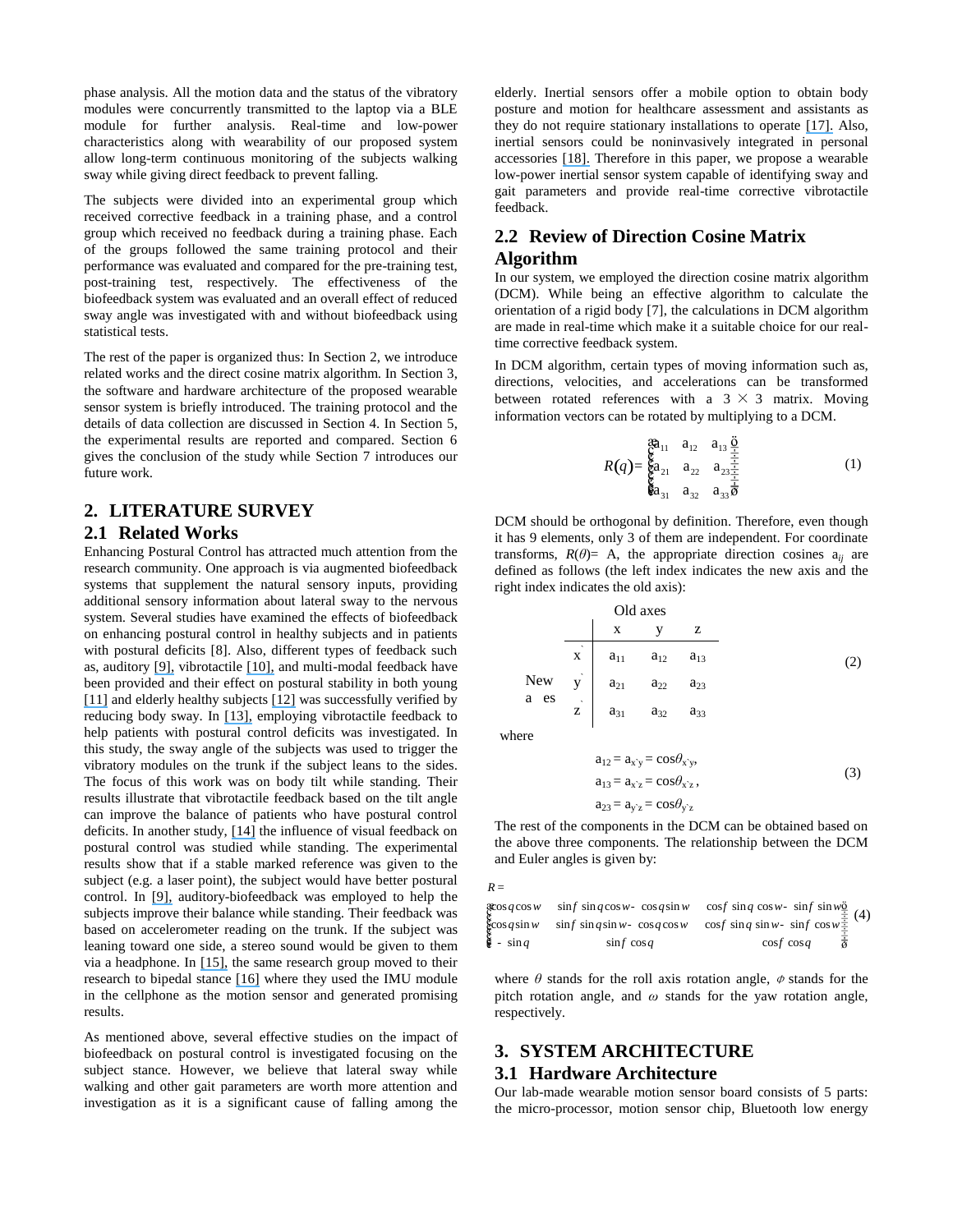(BLE) transceiver, vibratory module and battery as shown in Figure 1.

The TI MSP430F5528 micro-controller is used as the processor, managing all the data processing, communication and feedback. The MEMS based motion sensor Invensense MPU9150 provides a 3-axis accelerometer  $(\pm 2g)$ , a 3-axis gyroscope  $(\pm 2000^{\circ}/s)$  and a 3-axis magnetometer. We only use the data from the accelerometer and gyroscope to calculate the sway angle. To stream the data out to the laptop, the Blueradio BLE transceiver CC2541 is used. The microprocessor receives the data from the motion sensor via an  $I^2C$  interface, and the sway angle readings are sent to the BLE module using URAT. The device is attached on the chest and the ankle of the subjects and monitors sway in the roll axis. The sampling rate is 40Hz. The data is transferred to a laptop in real time via the BLE transceiver. Moreover, power management circuits and an essential protection circuit are also implemented. For vibrotactile feedback, two Precision Microdrives 310-101 vibrators are used. The vibration intensity is set as default: the frequency of inner motor is 200Hz and the vibration amplitude is 0.8G.



**Figure 1. Hardware architecture of the proposed system.**

#### **3.2 Software Architecture**

Angle estimation with IMU has been well-explored [\[17\].](https://www.researchgate.net/publication/224212346_ETHOS_Miniature_Orientation_Sensor_for_Wearable_Human_Motion_Analysis?el=1_x_8&enrichId=rgreq-e43face5-cdbc-4724-86c4-094fb9ffc4f3&enrichSource=Y292ZXJQYWdlOzI1NjQ4NTAwNztBUzo5OTkyNzY0NDQ0MjYzMEAxNDAwODM2MDE1MzQ5) In our proposed system as shown in Figure 2, the DCM algorithm, introduced in Section 2.2, calculates the orientation of a rigid body in respect to the rotation of the earth using the rotation matrix, using the Euler angles. The sensors used in our system are used as follows:

- A gyroscope measures the angular velocity while the subject is moving.
- An accelerometer measures gravity and provides the orientation. In addition, it corrects the drift brought by the gyroscope reading.

After placing the motion sensor board on the subjects, a 5 second calibrated phase is conducted in order to reset the reference vectors. After the calibration phase, the readings from the accelerometer and gyroscope are used to update the Rotation Matrix. To get the sway angle, we set an orientation reference to the ground first and compared the present DCM to it. A PI Controller is used to correct the drift caused by the gyroscope. After the Rotation Matrix is updated, ruler angle is calculated using the DCM algorithm. The block diagram of the system software is shown below.

Also, different people have different gait parameters and the sway angle varies among the subjects accordingly. Therefore, a unified threshold to trigger the feedback would not be an accurate and effective solution. In this paper, instead of giving a unified

threshold, we calculated a subject specific threshold in a selfadaptive manner. The system monitors the range sway of each subject for the first 30 seconds, and then calculates the average of sway range. The final threshold to trigger the vibrotactile feedback is set to be 80% of the calculated sway range. In this way, the threshold adapted to different walking patterns by different subjects.



**Figure 2. Software architecture of the proposed system.**

# **4. DATA COLLECTION AND EXPERIMENT SETUP 4.1 Subjects**

12 older adults (age: *M* = 75.5, *SD* = 4.32 years; 10 females) participated in our study. Balance and gait were evaluated using the sensory organization test (SOT) of the NeuroCom® Equitest [18] and the GAITRite Electronic Walkway. Half of the subjects were in the experimental group  $(n = 6)$  who received the corrective feedback while the other half of the subjects were in the control group who wore the equipment for the purpose of recording their sway data but did not receive any feedback. The two groups were age matched and there was one male participant in each group. All participants provided informed consent, approved by the University of Texas at Arlington Institutional Review Board.

# **4.2 Experimental Procedure**

The experiments consisted of 3 phases: the pre-training test phase, the training phase, and the post-training test phase. All subjects started with an initial postural control assessment to obtain a baseline to compare with. Specifically, they were asked to perform the SOT and gait tasks. The SOT uses a force plate and sway referencing of the support (floor) and visual surround (wall) to challenge an individual's sensory systems in order to measure their postural control under a variety of conditions. The gait task included three rounds of normal walking for 10 meters at a preferred speed. Figure 3 shows our designed wearable low-power motion sensor board, and our biofeedback system, consisting of two motion sensor boards along with the vibratory feedback modules. When performing the gait task, the subjects wore the motion sensor board on their chest and the biofeedback system on their arms, consisting of vibratory feedback modules which provide corrective feedback to alert the individual to excessive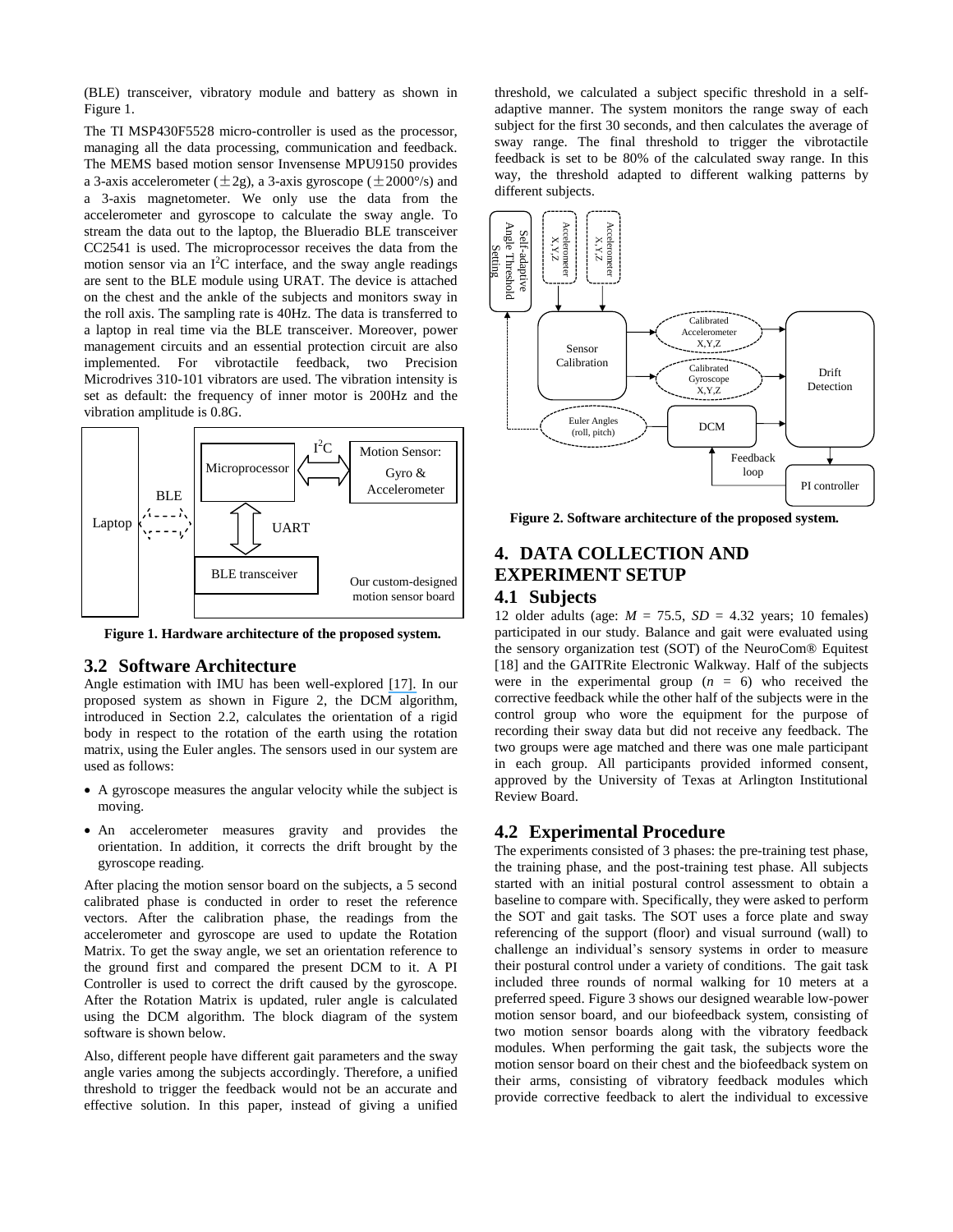sway as shown in Figure 4. The gait information is collected both by our motion sensor board and the GAITRite Electronic Walkway. The subjects rested for 2 minutes after this pre-training test. Also to record data from the lower limbs for the gait phase analysis, the subjects wore our designed motion sensor board on their ankles as shown in Figure 4.







**(b)**





**Figure 4. Schematic of our proposed biofeedback system.**

After the pre-training test, all the participants received the training phase. The training phase was composed of 20-minute walk along a walking track at a gym. The 20-minute walk was divided into 4

sections considering the health condition of the subjects. Subjects were given 2 minutes of rest between each section. All of the subjects wore the motion sensor board; however, vibratory feedback modules were only attached on the arms of the subjects from experimental group so that they received feedback while training. After the training phase, subjects rested for 2 minutes and moved to the post-training test phase. Walking sway data was collected both using our designed motion sensor board and the GAITRite Electronic Walkway.

In the post-training phase, subjects from both the experimental group and the control group are asked to follow the exact protocol as in the pre-training phase in order to measure possible changes caused by the training phase. Finally, the results of the two phases were evaluated and compared.

# **5. RESULTS AND ANALYSIS**

In this section, the results are presented and analyzed. The evaluation measures include the variances in the range of the lateral sway, the variances in different gait phases, gait changes, and changes to the Center of Gravity (COG) alignment.

# **5.1 Lateral sway analysis**

To study the variance in the sway range, we averaged the outcome of all the three rounds of pre- and post-training tests for each of the subjects. We calculated the difference between pre-training and post-training results. The difference was calculated by subtracting the variances in the pre-training from the posttraining. A negative difference indicates lower variance in lateral sway.



**Figure 5. Mean difference in the variance of sway range.**

**Table 1. The results of the Chi-square test on the sway range**

| The test                      | Control       | Experimental | P-value |
|-------------------------------|---------------|--------------|---------|
| Difference in the Variance of | $0.59 + 1.77$ | $-0.60+0.63$ | 0.04    |
| Sway Range                    |               |              |         |

Figure 5 illustrates the calculated differences in the variances between pre- and post-training tasks for the experimental and the control groups. As shown in Figure 5, the mean difference is positive for the control group which shows that an excessive variance is introduced to the lateral sway from the pre- to post training session. On the other hand, the mean difference is negative for the experimental group which shows lower variance in the lateral sway and better control with their walking pattern after the feedback training phase. We also conducted a Chi-square variance test to compare the variances in the sway range for the experimental and the control groups. The result of the Chi-square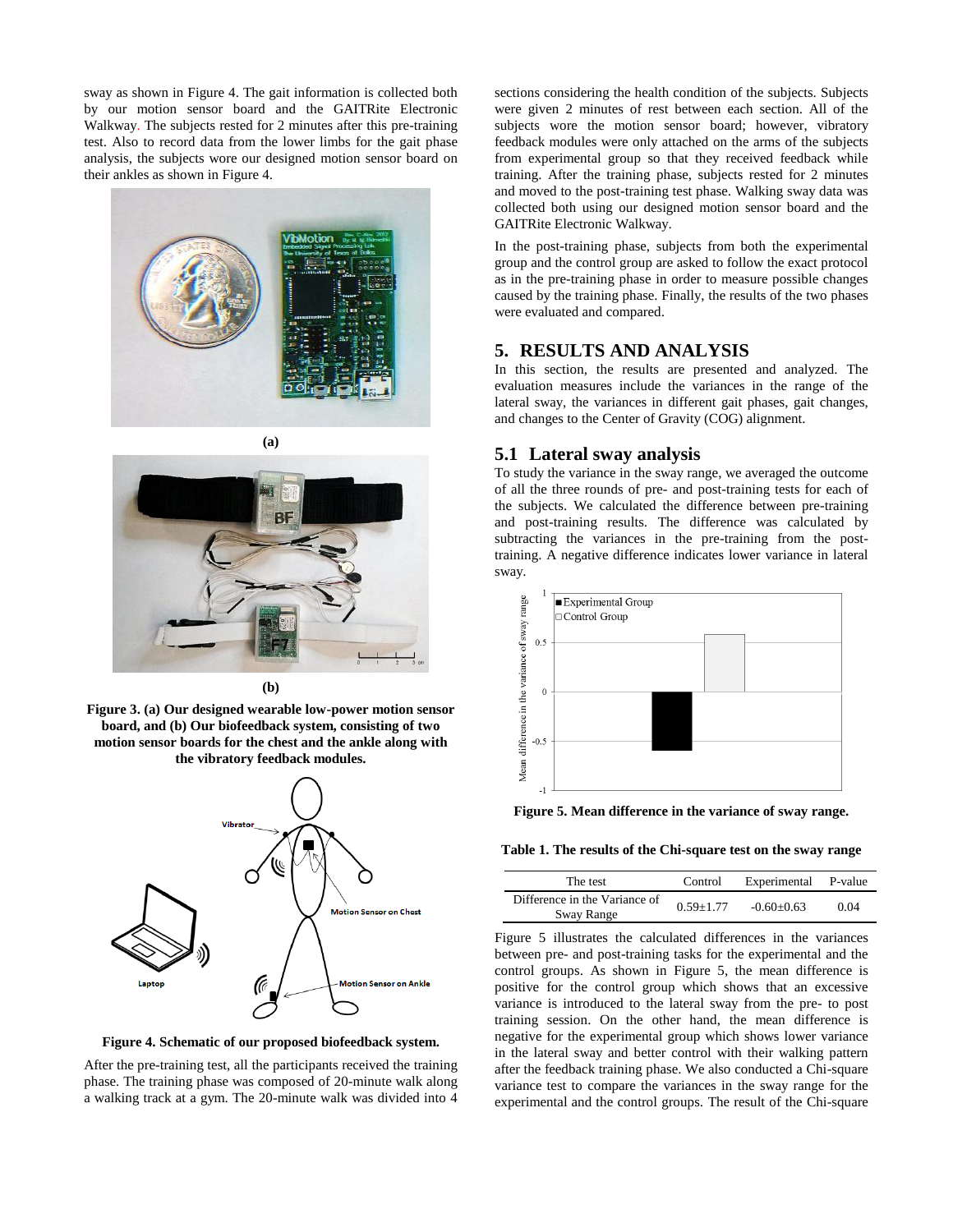variance test in Table 1 shows that the variance in the sway range become significantly lower for the experimental group after the proposed feedback training (p-value = 0.04).

#### **5.2 Gait phase analysis**

In gait analysis, the lower limbs provide stability rather than range of motion and that stability is achieved at most of the major joints of the lower limb. Gait cycle is a series of rhythmic movements of the lower limbs, upper limbs with the trunk leading to forward progression of the center of gravity [19]. Figure 5 shows an example of a walking cycle starting from the time the big toe of one foot leaves the ground to the time the same foot completely touches the ground.



**Figure 6. An example of the phases of a gait cycle.**

To evaluate the gait phases shown in Figure 6, the subjects wore our designed motion sensor board as illustrated in Figure 3(a) on their ankles. We recorded the data from the board during the preand post-training sessions. Then, using the BSN visual software tool developed by our lab, we aligned the readings from the gyroscope and the accelerometer with simultaneous video recording as the ground truth. Then, we extracted the phases of a gait cycle shown in Figure 6 based on their associated video (Std.  $\leq$  ±100ms) from the accelerometer recording in the yaw axis as it led to the most robust pattern for the gait cycle shown in Figure 7.



**Figure 7. Identification of the gait phases on the accelerometer readings (on the y axis, 256 and -256 stand for 1g and -1g Acceleration, respectively).**



**Figure 8. Mean difference in the variance of the gait phases between pre- and post- training sessions.**

We used the template shown in Figure 7 as the template, and employed Dynamic Tim Warping (DTW) to extract the gait cycles and phases for different subjects. We investigated the variances in different gait phases by averaging the outcome of all the three rounds of pre- and post-training tests for each of the subjects. We calculated the difference between pre-training and post-training results similar to the Section 5.1. The difference was calculated by subtracting the variances in the pre-training from the posttraining. A negative difference indicates lower variance in lateral sway.

Figure 8 shows the calculated differences in the variances of the gait phases between pre- and post-training tasks for the experimental and the control groups. As shown in Figure 8, the mean difference of the experimental group is lower than that of the control group in all the gait phases which shows lower variance in the lateral sway. Therefore, this observation verifies that the proposed corrective feedback system is effective toward more stable gait, and better balance control. We also conducted a Chi-square variance test to compare the difference in the variance of the gait phases for the experimental and the control groups. The result is reported in Table 2.

|  |  |  | Table 2. The results of the Chi-square test on the gait phases |  |  |  |
|--|--|--|----------------------------------------------------------------|--|--|--|
|--|--|--|----------------------------------------------------------------|--|--|--|

| The gait phases | Control         | Experimental     | P-value |
|-----------------|-----------------|------------------|---------|
| Initial sway    | $0.17 \pm 0.62$ | $0.40 \pm 0.15$  | 0.19    |
| Mid sway        | $-1.54 + 1.72$  | $-0.03+0.48$     | 0.08    |
| Terminal sway   | $-1.29 + 1.04$  | $0.038 \pm 1.01$ | 0.05    |
| Mid stance      | $-0.18+0.89$    | $-0.07+1.14$     | 0.27    |

Table 2 illustrate that the variance in the mid sway and the terminal sway become significantly lower for the experimental group after the proposed feedback training compared to the control group (p-values of 0.08 and 0.05, respectively). However, the differences are not significant for the initial sway and mid stance phases (p-values of 0.19 and 0.27, respectively). The reason for the significant impact of the feedback system on the mid sway and the terminal sway may be that the corrective vibration to alert the individual of an excessive sway takes effect right before the occurrences of these two gait phases.

#### **5.3 Gait Changes**

Measures of gait changes related to fall risk, specifically those collected by the GAITRite, were analyzed to determine if any prepost differences were present. Significant interactions of time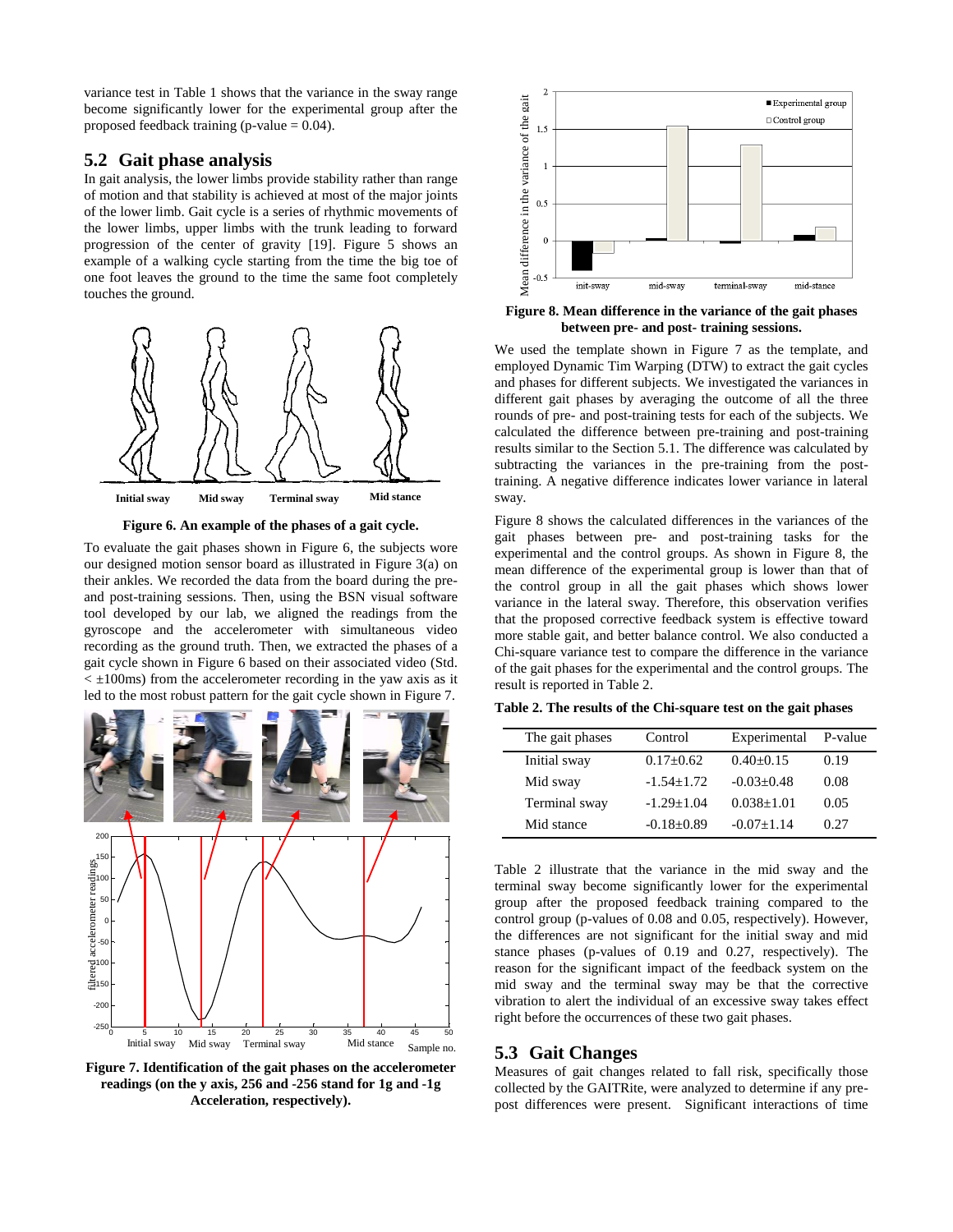(pre vs. post) and condition (experimental vs. control) were present for Velocity, Cadence, and the Coefficient of Variation (CV) for Stride Length (p-values of .09, .09, and .08, respectively). All other gait comparisons were not significant. For these three variables, the results indicate that control participants' performance declined following the intervention, while experimental participants' performance was maintained.



**Figure 9. Mean difference in gait measures related to falls between pre- and post- training sessions.**

Figure 9 illustrates the calculated differences in Velocity and Cadence between pre- and post-training tasks for the experimental and the control groups. Figure 9 shows that while the both groups' Velocity declined, the experimental group showed less of a decline. Additionally, the experimental group maintained a similar Cadence (steps/min) from pre- to post-test while the control group's Cadence slowed.





Figure 10 illustrates the calculated difference in the Coefficient of Variation for Stride Length between pre- and post-training tasks for the experimental and the control groups. Although the experimental group shows no significant change in stride length variability, the control group became more variable after the intervention than they were prior to the intervention. Taken together with the Velocity and Cadence data, these indicate that the control group was walking more slowly, taking steps less often, and was less consistent (i.e. more variable) in the steps they were taking following the intervention. Conversely, the experimental group was better at maintaining their pre-test scores.

#### **5.4 Center of Gravity (COG) Changes**

As this experiment focused on providing feedback about lateral sway, it was hypothesized that this feedback may also affect center of gravity (COG) alignment during standing. This was measure during the sensory organization test (SOT). Analyses revealed a significant interaction of time (pre vs post) and condition (experimental vs. control) for the lateral (x) axis (pvalue of .07). However, there was no significant interaction for the anterior-posterior (y) axis (p-value of .23).



**Figure 11. Center of Gravity Alignment measures on the xaxis for pre- and post- training sessions.**

Figure 11 illustrates Center of Gravity Alignment measures on the x-axis for each group at both pre- and post-training sessions. Participants in the experimental group maintained their alignment while participants in the control group became more lateralized.

#### **6. CONCLUSION AND FUTURE WORK**

In this paper, we proposed a wearable low-power sensor system capable of characterizing lateral sway and gait parameters. Our designed system provides corrective feedback in order to reduce excessive sway in real-time via vibrotactile feedback modules. We investigated the short-term effect of lateral sway monitoring and correction for older adults while walking. The effectiveness of the biofeedback system was evaluated on 12 elderly subjects as they performed gait and stance tasks. The subjects were divided into the experimental group which receives corrective feedback in the training phase, and the control group which receives no feedback. Comparing the performance of the two groups in the pre- and post-training test, we found that vibrotactile biofeedback training improves lateral sway and posture control, and the effect was evident in the post-training test. Real-time and low-power characteristics along with wearability of our proposed system allow long-term continuous monitoring of subjects' walking sway while giving direct feedback to prevent falling. Therefore, our future direction is toward the long-term impact of our designed vibrotactile feedback system. In this way, we intend to investigate the effect of 5-week excessive sway feedback training in older adults.

#### **7. REFERENCES**

- [1] Woollacott, M. H., Shumway-Cook, A. 2002. Attention and the control of posture and gait: a review of an emerging area of research. *Gait & Posture*, 16, 1, 1-14.
- [2] Kamen, G., Patten, C., Du, C., Sison, S. (1998). An accelerometry-based system for the assessment of balance and postural sway. *Gerontology*, 44, 1, 40–45.
- [3] Mayagoitia, R.E., Ltters, J.C., Veltink, P.H., Hermens, H. 2002. Standing balance evaluation using a triaxial accelerometer. *Gait & Posture*, 16, 1, 55–59.